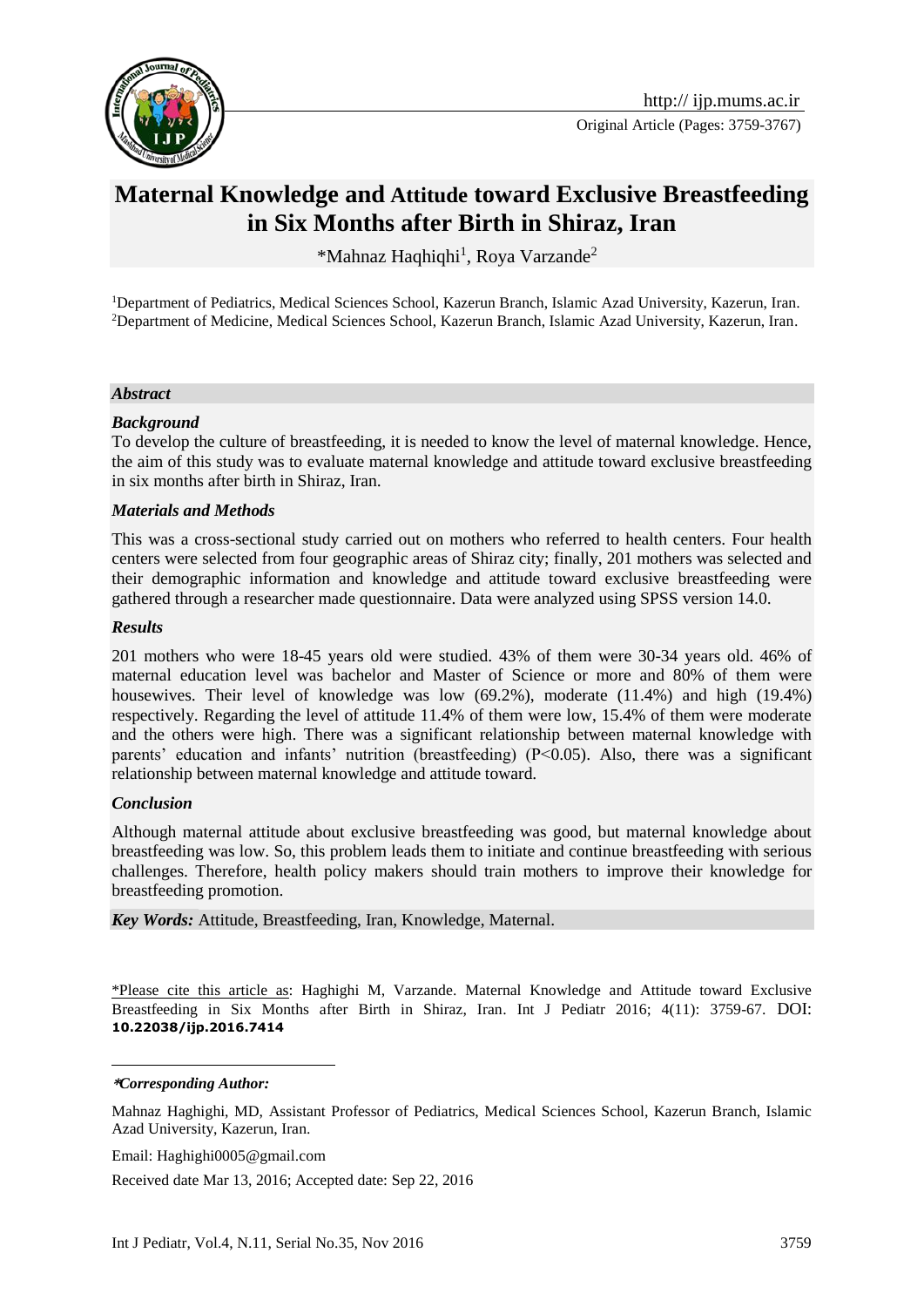# **1- INTRODUCTION**

 Maternal Milk is the best food for all infants because of all known beneficial effects in both maternal and child health. World Health Organization (WHO), American Academy of Pediatrics (AAP) and American College of Obstetrician and Gynecologist (ACOG), recommend breastfeeding for the first months of the life (1-4). The current efforts of health agencies for improving breastfeeding are carried out to reach the goal of 2020 for healthy people, 82% for early breast feeding, 46% for exclusive breastfeeding in three months of life and 26% for exclusive breastfeeding in six months of life (5, 6).

In a report from Pregnancy Risk and Monitoring System (PRAMS) held on 2000 to 2001, was revealed that 68% of mothers had initiated breastfeeding and 17% of them had stopped breast feeding in the first month. The reason of stopping initial breastfeeding like the reasons of [Centers for Disease Control and](mailto:cdc@service.govdelivery.com)  [Prevention \(](mailto:cdc@service.govdelivery.com)CDC) (7) were: American African race, maternal age below 25 years, low maternal education, smoking mothers and pre mature baby (8).

Many studies (9-12) have revealed that supportive educational programs should provide appropriate knowledge for all individuals involved in breastfeeding process including mothers, families and health workers in order to promote breastfeeding. A systematic study showed that educational and supportive programs for maternal knowledge promotion before and after birth improved the initiation and continuation of breastfeeding (13).

One study showed that electronic education method had a higher effect on level of awareness about postpartum breastfeeding among mothers in comparison to paper based method. So, health providers are suggested to apply this method to improve maternal knowledge and provide them with care (14). Clinics have important roles in parents' knowledge, parents training, providing a suitable place for starting breastfeeding during hospitalization, giving consultation for maternal diet and supporting breastfeeding during hospitalization and after discharge (1, 3, 4, 7, 15).

In Iran, breastfeeding promotion committee has tried a lot to improve families' knowledge about benefits of breastfeeding and inform them about maternal problems during breastfeeding. In our previous study (16), it was revealed that 90% of mothers, initially started breastfeeding and more than half of them started breastfeeding in an hour after birth in baby friendly hospitals. But after visiting mothers at clinics in Shiraz, we found that gradually some mothers had stopped breastfeeding in few months after birth due to lack of knowledge and insufficient skills. So, we decided to evaluate maternal knowledge and attitude toward breast feeding in Shiraz and compare the results with other cities and countrie**s**.

Different Iranian studies carried out in Yazd (17), Mashhad (18), Sari (19), Khoramabad (20) and Semnan (21) in order to evaluate maternal knowledge and attitude about breastfeeding. They showed that mothers had moderate level of knowledge about breastfeeding and there was significant relationship between breastfeeding and factors such as educational level, parity and history of previous breastfeeding. Other studies in India (22), Saudi Arabia (23) and Nepal (24) revealed maternal low level of knowledge.

A study carried out in Riyadh (25), showed that maternal attitude toward breastfeeding was low. Another study in four European centers showed, mothers who had a negative attitude toward breastfeeding in public were less likely to breastfeed in public and more likely to discontinue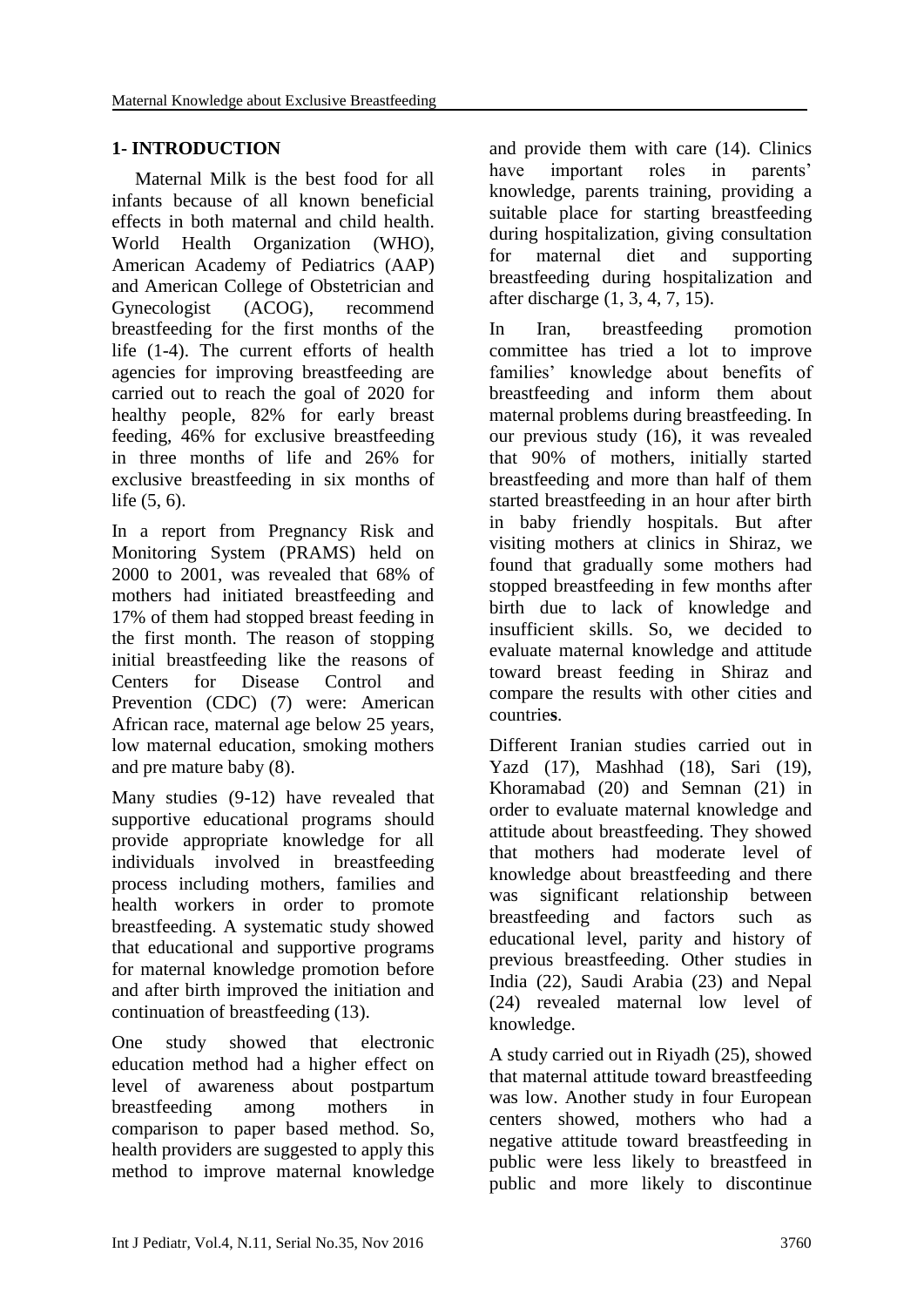breastfeeding earlier. So, perceived social norms may exert a stronger influence on breastfeeding in comparison to maternal attitude and knowledge toward breastfeeding (26). Therefore, we aimed to evaluate maternal attitude and knowledge toward exclusive breastfeeding in six month after birth in Shiraz-Iran.

## **2- MATERIALS AND METHODS**

 This was a descriptive cross-sectional study. The population of this study were mothers with infants under 24 months who referred to health centers (growth and development unit) for monitoring their children growth. Participants were selected by random simple sampling from health centers after sample estimation, during 2015 to 2016. Measuring tool was a researcher made questionnaire which validity and reliability was proved by experts and statistical tests respectively. Chronbach's alpha reliability coefficient was used to determine the reliability of the knowledge and attitude questionnaire (0.729).

The questionnaire contained demographic information (such as parental age, education, occupation, type and place of delivery, infant nutrition, number of children, etc.); 20 questions about maternal knowledge toward exclusive breastfeeding (benefits of breastfeeding, disadvantage of lack of timely breastfeeding, exclusive breastfeeding period, breastfeeding role in protecting infants and the need for liquids during breastfeeding), and also included 10 questions about maternal attitude toward exclusive breastfeeding among children.

Iranian mothers with children less than 24 months without congenital abnormalities, mental and physical illness included in this study and they did not have any history of alcohol, drugs addiction and mental problem. The protocol of the survey was approved by the Research committee of Islamic Azad University Kazeron branch, Fars province, South West of Iran. After coordination with health manager informed written consent was obtained from the mothers. Most of questionnaires were completed by medical student as trained researcher. All data was gathered from mothers' questionnaires.

The sample size calculated 201 persons by using the following formula with confidence interval (CI) of 95%, standard deviation (s) of 0.36 and estimating error (d) of 0.05 and Z shows standard normal distribution.

$$
n = \frac{z_{\alpha/2}^2}{d^2} = \frac{z_{0.0025}}{0.0025} = 200/2565 \approx 201
$$

The sampling according to the four geographic areas in the Shiraz city was done; four health care centers were chosen and from each center, about 50 mother less than 45 years of age with children of  $< 24$ months referred to health centers were selected (**Figure.1**). We consider the score one for correct answer and score zero for incorrect answer or I don't know answer.

Hence the sum of scores was determined for knowledge and attitude aspect separately. Then, data analysis was performed according to the following categories:

- The scores 19-20 were considered as excellent,
- 17-18 as very good, 15-16 as good,
- 13-14 as moderate and
- $\blacksquare$  12 or less as weak.

The variables were compared with the Chisquare test, Pearson and Spearman correlation coefficient (SPSS for Windows 23.0 release). Pearson correlation coefficient was used for normally distributed variables, and Spearman was used for ordered categories. P-values of < 0.05 were considered to be statistically significant.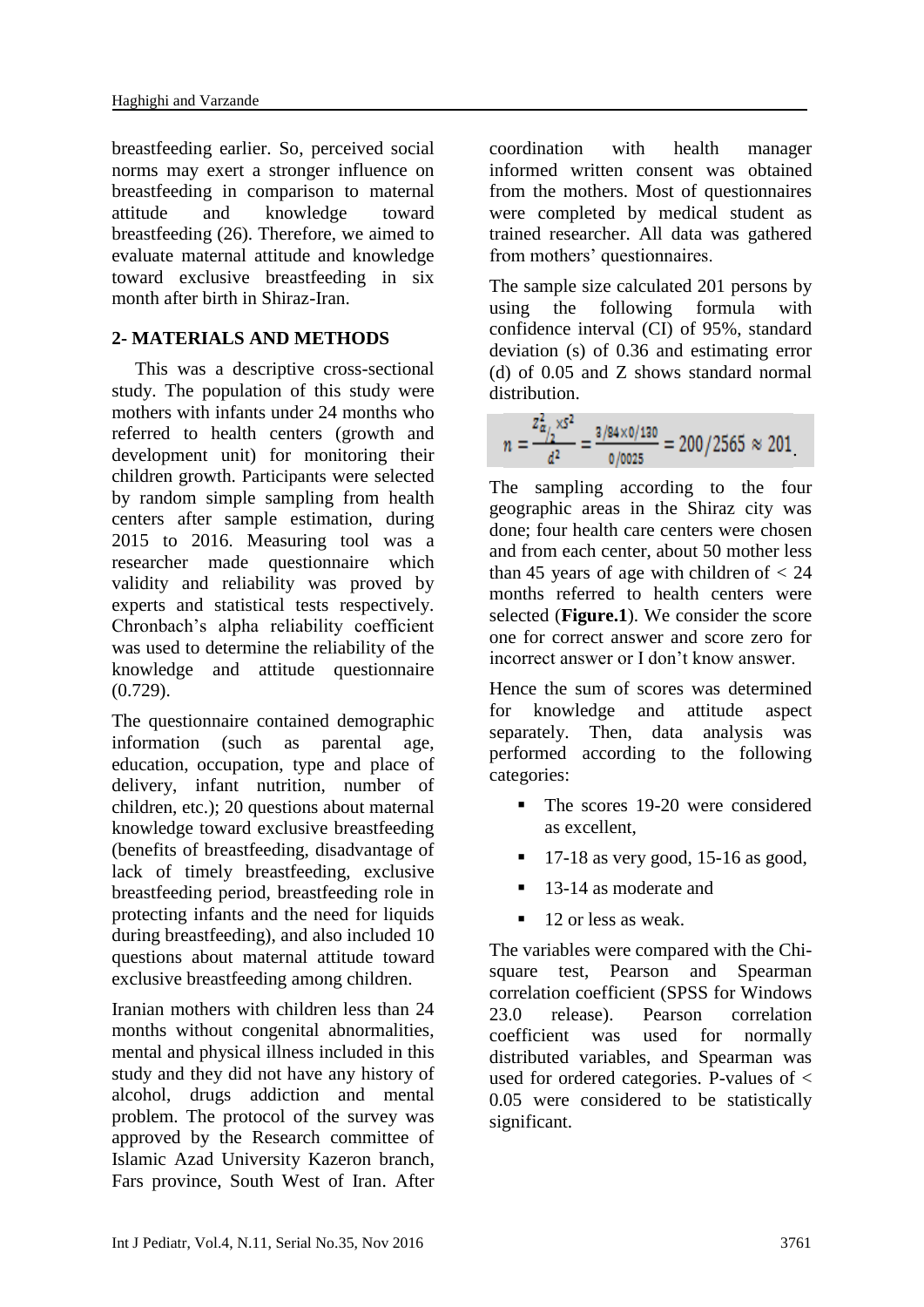

**Fig.1:** Location of Shiraz city, Iran

## **3- RESULTS**

201 mothers with the age range between 18-45 years old were studied. According to **Table.1**, about 43% of mothers were between 30-34 years old. 46.3% of mothers had bachelor or more degree and only 5% of them were under diploma. 12% of fathers' educational degree was under diploma, but 38% of them had bachelor or more. Only 20% of mothers were working and the others were housewives. Most of mothers had received their information from health centers (46%) and physicians (23%). Most of mothers (66%) had given birth in private hospitals. 49.7% of parents had single-child; and 68.1% of infants were breastfed exclusively.

Mean score of maternal knowledge score toward advantages of breast milk was 11.03±3.28 (out of 20) and maternal attitude toward exclusive breastfeeding was 16.46±3.11 (out of 20). Regarding the level of knowledge, 139 mothers (69.2%) had low level, 23 mothers (11.4%) had moderate level and 39 mothers (19.4%) had high level of knowledge which showed maternal low knowledge toward breastfeeding. 73.2% of mothers had high level of attitude and the remainders were in low and moderate level, which showed positive maternal attitude toward exclusive breastfeeding.

According to the results of Pearson and Spearman statistics (**Table.2**), there was a significant difference between parents' education and their level of knowledge, as if parents with academic education had higher level of knowledge [mother  $(P=0.048)$ , father  $(P=0.002)$ ]. There was a significant difference between infants' nutrition type and maternal knowledge  $(P=0.005)$ .

There was a significant correlation between the place of delivery (r=0.281 and  $P=0.004$  and the number of children  $(P=0.037)$  with attitude. It means that mothers who had given birth in private hospitals and had fewer number of children had higher level of attitude. There was a significant positive correlation between level of knowledge and attitude  $(r=0.322$  and P<0.001).

There was not a significant difference between maternal age and the number of children with their level of knowledge. Similarly, there was not a significant difference between parents' occupation states and their knowledge toward breastfeeding.

| Variables                        | Number | Frequency (%) |
|----------------------------------|--------|---------------|
| Mother's age                     |        |               |
| $\frac{1}{20}$<br>20-24<br>25-29 |        | 1.6           |
|                                  | 18     | 9.8           |
|                                  | 51     | 27.7          |

**Table-1**: The frequency of maternal demographic information referred to Shiraz health centers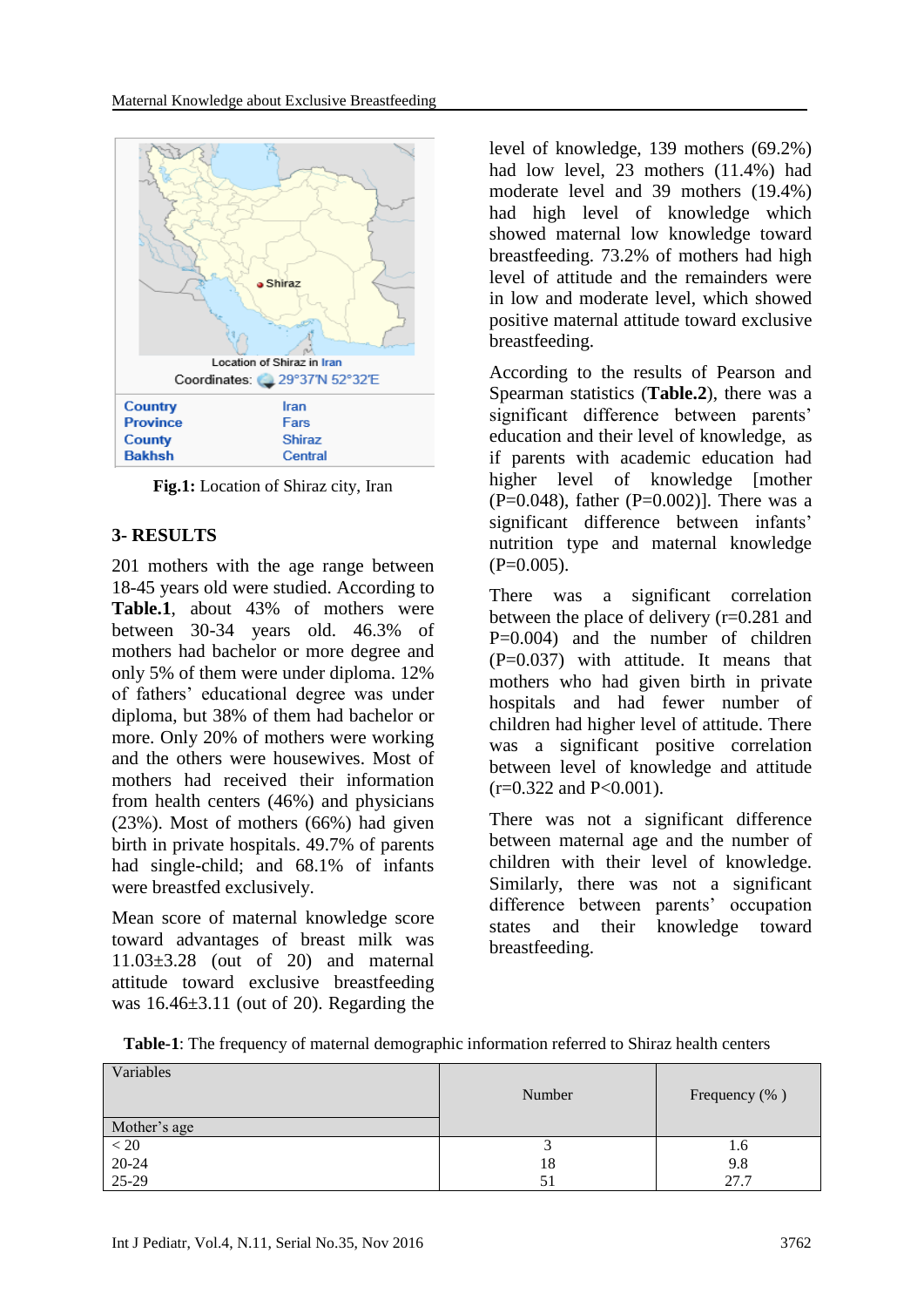#### Haghighi and Varzande

| Variables                                                                                              | Number                                                   | Frequency (%)                              |
|--------------------------------------------------------------------------------------------------------|----------------------------------------------------------|--------------------------------------------|
| 30-34<br>35-39<br>>40                                                                                  | 79<br>29<br>$\overline{4}$                               | 42.9<br>15.8<br>2.2                        |
| Mother's education<br>Under diploma<br>Diploma<br>Associate degree<br><b>Bachelor</b><br>Master<br>PhD | 10<br>64<br>22<br>85<br>$\overline{4}$<br>$\overline{4}$ | 5.3<br>33.9<br>11.6<br>45.0<br>2.1<br>2.1  |
| Father's education<br>Under diploma<br>Diploma<br>Associate degree<br>Bachelor<br>Master<br>PhD        | $22\,$<br>68<br>26<br>61<br>$\sqrt{2}$<br>8              | 11.8<br>36.4<br>13.9<br>32.6<br>1.1<br>4.3 |
| Number of children<br>1<br>$\sqrt{2}$<br>$\overline{3}$<br>4<                                          | 91<br>75<br>15<br>$\overline{2}$                         | 49.7<br>41.0<br>8.2<br>1.1                 |
| Mother's occupation<br>Working%<br>Housewife%                                                          | 146<br>37                                                | 79.8<br>20.2                               |
| Father's occupation<br>Self-employed<br>Employee                                                       | 115<br>77                                                | 59.9<br>40.1                               |
| Infant's gender<br>Girl<br><b>Boy</b>                                                                  | 90<br>89                                                 | 50.3<br>49.7                               |
| Nutrition type<br>Breastfeeding<br>Formula<br><b>Both</b>                                              | 126<br>10<br>49                                          | 68.1<br>5.4<br>26.5                        |
| Place of birth<br>Public<br>Private                                                                    | 59<br>117                                                | 33.5<br>66.5                               |
| Knowledge resource<br>Health center<br>Physician<br>Both<br>Other                                      | 83<br>41<br>17<br>$40\,$                                 | 45/9<br>22/7<br>9.4<br>22.1                |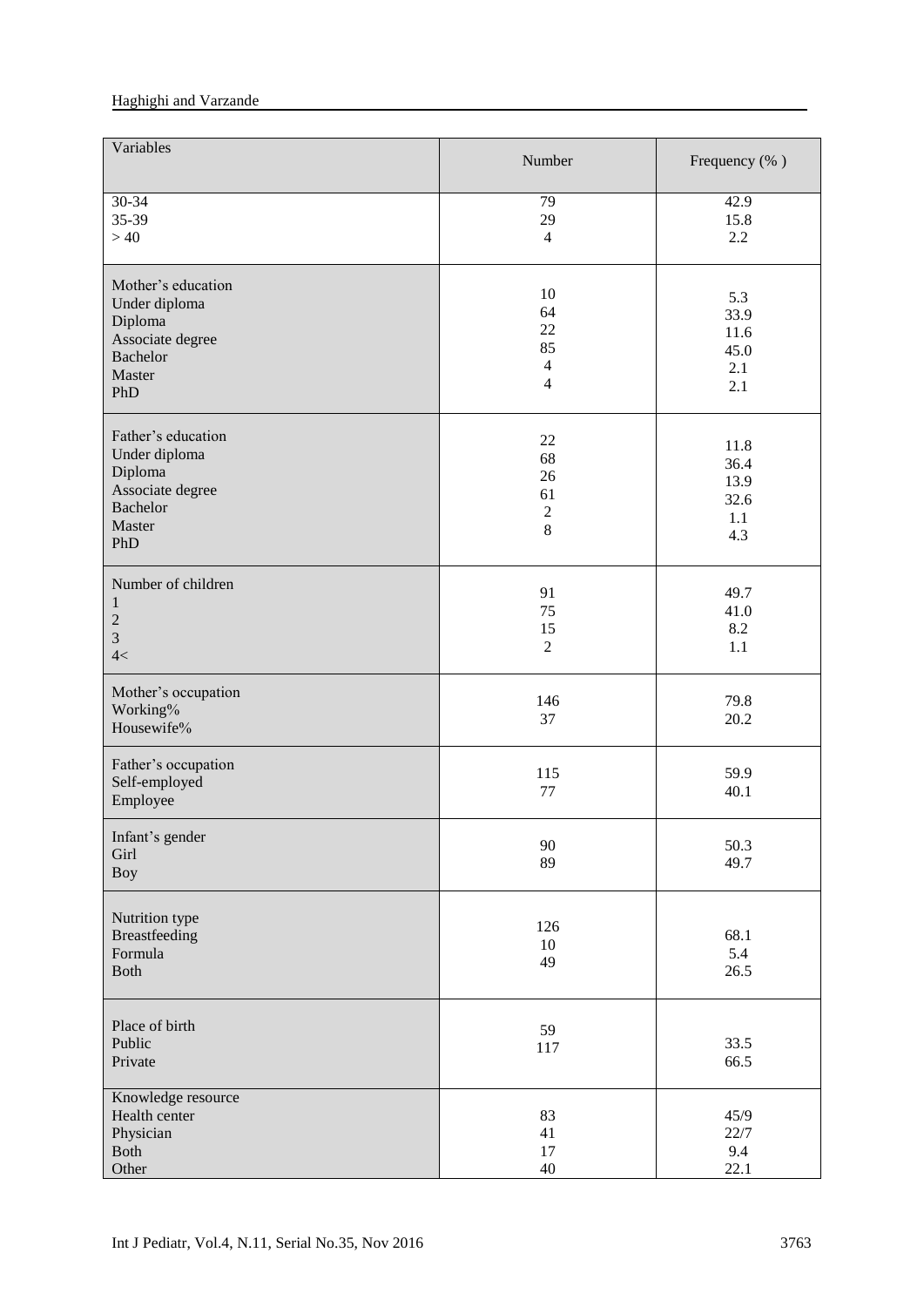| Variables                                                | Number    | Frequency (%) |
|----------------------------------------------------------|-----------|---------------|
| Type of delivery<br>Section/Cesarean<br>Vaginal delivery | 126<br>65 | 66.0<br>34.0  |

**Table-2**: The correlation between variables and maternal attitude and knowledge toward exclusive breastfeeding

| Variables                              | Pearson correlation | P-value |
|----------------------------------------|---------------------|---------|
| Mother's age and knowledge             | 0.194               | 0.228   |
| Mother's age and attitude              | 0.165               | 0.157   |
| Mother's education and knowledge       | 0.351               | 0.048   |
| Mother's education and attitude        | 0.228               | 0.228   |
| Fathers education and knowledge        | 0.262               | 0.002   |
| Fathers education and attitude         | 0.114               | 0.625   |
| Mother's occupation and knowledge      | 0.074               | 0.442   |
| Mother's occupation and attitude       | $-0.061$            | 0.561   |
| Father's occupation and knowledge      | 0.116               | 0.277   |
| Father's occupation and attitude       | 0.044               | 0.960   |
| Place of birth and knowledge           | 0.172               | 0.148   |
| Place of birth and attitude            | 0.281               | 0.004   |
| Exclusive breast feeding and knowledge | 0.033               | 0.005   |
| Exclusive breast feeding and attitude  | 0.014               | 0.791   |
| Number of child and knowledge          | $-0.105$            | 0.790   |
| Number of child and attitude           | $-0.153$            | 0.037   |
| The source of knowledge and knowledge  | 0.101               | 0.149   |
| The source of knowledge and attitude   | 0.030               | 0.614   |

### **4- DISCUSSION**

 Maternal attitude and knowledge toward exclusive breastfeeding are important factors to promote breastfeeding. So, present study has tried to evaluate them. According to the results in present study, the prevalence of exclusive breastfeeding in the first 6 months of life was 68%. It was almost

similar to other studies carried out in Mashhad (73.8%) (18) and Yazd (72.9%) (17), and it was better than the results of studies conducted in Nepal (15%) (24), India (15%) (22), and the study done in Abdulaziz hospital (25%) (23).In this study, 19.4% of mothers had high level of knowledge, 11.4% of them had moderate level of knowledge and 69.2% of them had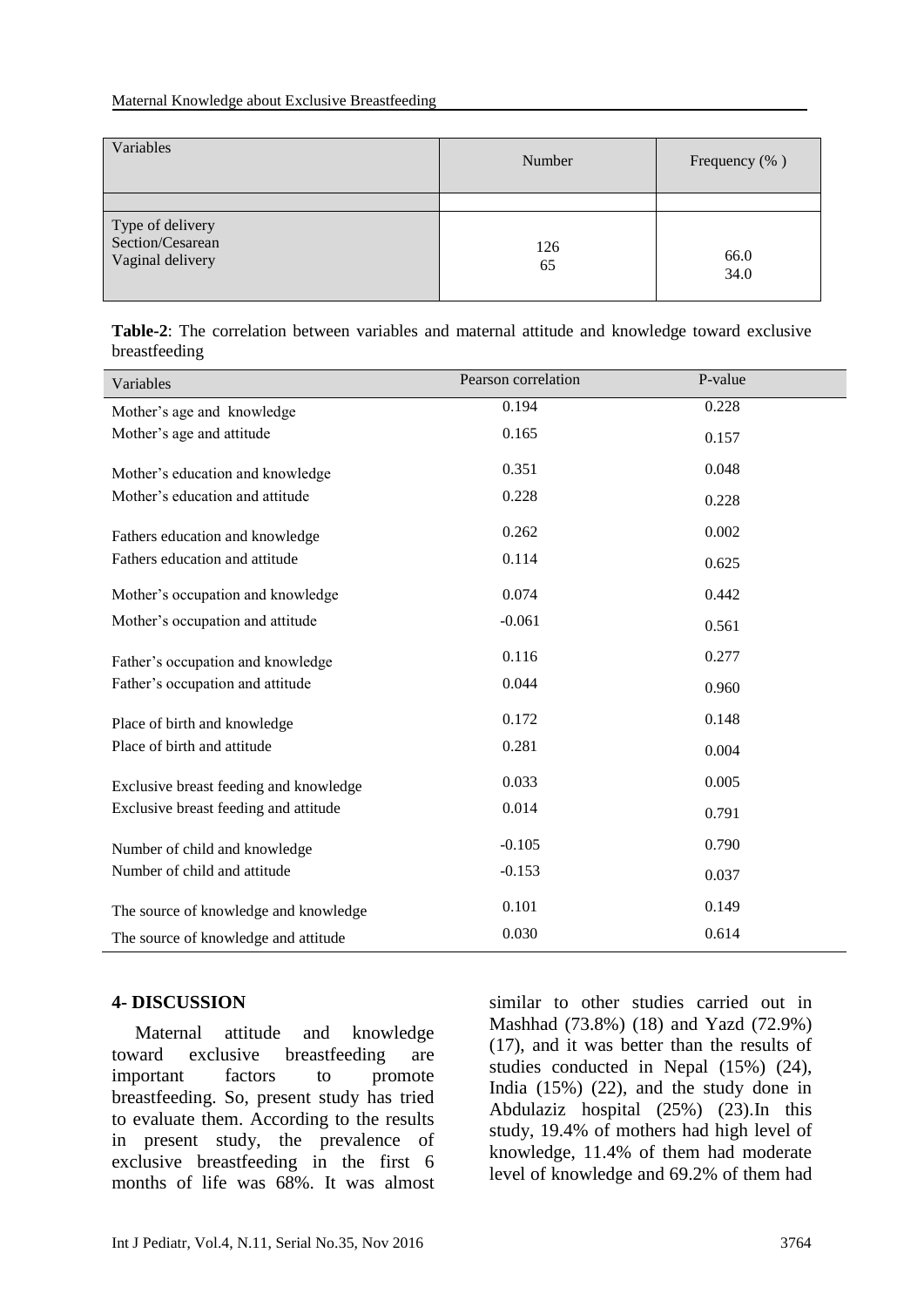low level of knowledge about breastfeeding. Regarding attitude level, 11.4%, 15.4% and 72.2% of mothers had low, moderate and high level of attitude, respectively, which showed good and positive maternal attitude toward breastfeeding, but their level of knowledge about breastfeeding was low. One study in Khoram Abad (20), showed that 55%, 39% and 6% of mothers had high, moderate and low levels of knowledge, respectively, about breastfeeding.

In another study conducted in Semnan (21), it was found that 6%, 43.8% and 50% of mothers had low, moderate and high level of knowledge, respectively. Moreover, one study in Sari (19) showed that 36.7% of mothers had good level of knowledge and 57.2% of them had moderate level of knowledge, whereas 7.1% and 68.6% of mothers had negative and relatively positive attitude and the others had completely positive attitude about breastfeeding. Other studies in Yazd (17) and Mashhad (18), revealed that maternal knowledge about exclusive breastfeeding was at moderate level, but their attitude was at moderate and low level respectively. In a study conducted by Gadhavi et al. (22) in India, maternal knowledge toward exclusive breastfeeding was low. One study (23) in Shah Abdul Aziz hospital, revealed that mothers had low level of knowledge and performance. In Saeid et al study (25) in Riyadh, it was shown that mothers had high level of knowledge about breastfeeding, but maternal attitude was at low level. Moreover, one study (24) in Nepal, showed that mothers did not have enough knowledge about breastfeeding. These results suggested that mothers' awareness varied in different areas due to different social norms, supportive and educational programs, effective baby-friendly hospital, efficient health providers and mass media.

In the present study, there was not a significant correlation between maternal age and their level of knowledge. It showed that younger mothers did not have lower level of knowledge in comparison to older mothers; similar to the result of a study carried out in Semnan (21) and unlike the results of studies conducted in KhoramAbad (20), Mashhad (18) and Yazd (17). In this study there was a positive significant correlation between maternal knowledge and their education level similar to the results of other studies carried out in Mashhad (18), Yazd (17), KhoramAbad (20) and Semnan (21).

It means, mothers who had academic education had the highest level of knowledge and this result was not in line with the result of study done in Sari (19) and Mashhad (27). It is clear if the maternal educational level is high, their access to scientific resources such as books and journals will be higher. Furthermore, many universities present educational packages related to breastfeeding and infants' proper nutrition that these programs have positive and influential effect on maternal knowledge for educated parents. According to the results of this study, there was a significant correlation between fathers' educational level and maternal knowledge which is similar to the result of study carried out in Mashhad (27, 28). According to the result of the present study, there was not a significant difference between the number of children and the level of knowledge, which is unlike the results of KhoramAbad (20) and Mashhad (27) studies. The result of this study showed that there was not a significant correlation between parents' occupation and their knowledge and attitude toward breastfeeding, which is similar to the results of Yazd (17) and Mashhad (18, 27) studies, and it is unlike the results of KhoramAbad (20), Semnan (21) and Riyadh (25) studies. The present study showed that there was not a significant correlation between maternal knowledge and the source of information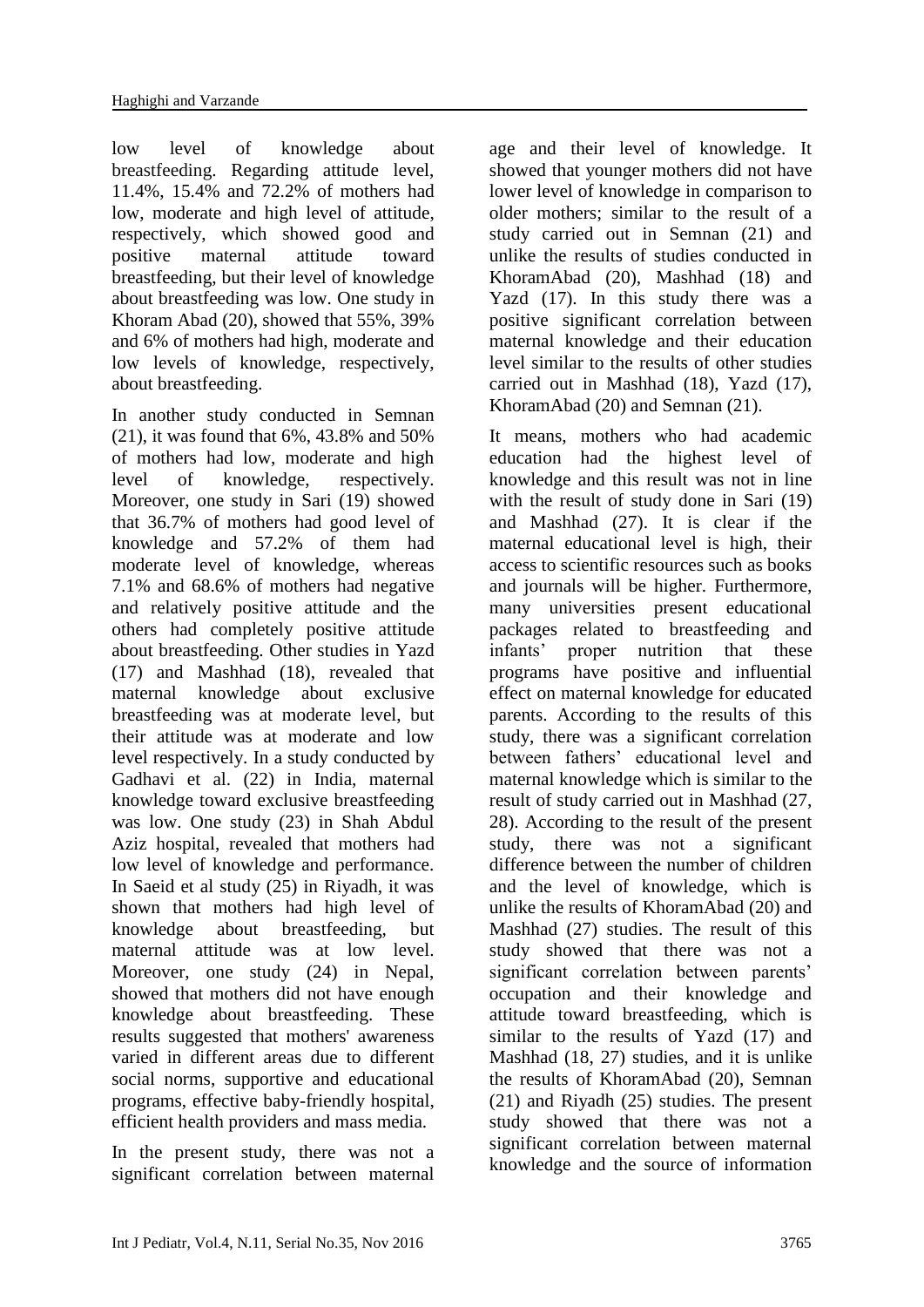and place of delivery which is unlike the result of study in Sari (19) as if mothers who had given birth in private hospitals had little knowledge toward breastfeeding.

## **4-1. Limitations of the study**

The limitations of this study were lack of cooperation from primary health centers and lack of access to family physician centers which led to limitation in the number of samples.

## **5. CONCLUSION**

 In this study, despite maternal good attitude, they did not have good knowledge about exclusive breastfeeding. Since there was a positive significant correlation between maternal knowledge and exclusive breastfeeding, lack of sufficient knowledge about exclusive breastfeeding could lead to early stop breastfeeding. Therefore, health policy makers should do fundamental and practical actions to train mothers and promote their level of knowledge.

## **6- CONFLICT OF INTEREST:** None.

## **7- ACKNOWLEDGMENT**

The authors are grateful to all colleagues especially (MR Roohollah Pooladi and Mrs Hadadian) for their help in statistical analysis and sample collection.

## **8- REFERENCES**

1. Section on Breastfeeding. Breastfeeding and the use of human milk. Pediatrics.2012; 129(3): e827-41.

2. World Health Organization. Global Strategy for Infant and young child Feeding (2003). Available at: at: www.who.int/nutrition/publication/infantfeedi ng/en/index.html. Accessed in April, 10, 2009.

3. U.S. Preventive services task force. Primary care Interventions to promote Breastfeeding: U.S. Preventive services task force recommendation Statement. Ann Intern Med 2008; 149:560.

4. Committee on health care for underserved women, American college of Obstetricians and Gynecologist. ACOG committee opinion No.361: Breastfeeding: maternal and infants aspects. Obstet Gynecol 2007; 109:479.

5. Center for Disease Control and Preventation (CDC). Progress in increasing Breastfeeding and reducing racial/ethnic difference- United States. 2000-2008 births. MMWR Morb Mortal Wkly Rep 2013; 62:77.

6. Healthy People 2020. Maternal, infant and Child Health. Available at:

File:// Healthy People.gov/2020/topicsobjective2020/obgectiv eslist.aspx?topicid=26. Accessed in February 14, 2011.

7. Breastfeeding among US children born 1999-2005, CDC National Immunization. Survey. Available at: www.cdc.gov/breastfeeding/data/NIS\_data/ind ex.htm. Accessed in April 10, 2009.

8. Ahluwalia IB, Morrow B, Hsia J. Why do women stop Breastfeeding? Finding from the pregnancy risk assessment and monitoring system. Pediatrics 2005; 116:1408.

9. Heidari Z, Keshvari M, Kohan SH. Breastfeeding promotion, Challenges and Barriers: a Qualitative Research. Int J Pediatr 2016; 4(5): 1687-95.

10. Kohan SH, Heidari Z, Keshvari M. Facilitators for Empowering Women in Breastfeeding: a Qualitative Study. Int J Pediatr 2016; 4(1): 1287-96.

11. Heidari Z, Keshvari M, Kohan SH. Clinical Trial to Comparison the Effect of Family- centered ducational-supportive Program on Mothers Empowerment in Breastfeeding. Int J Pediatr 2016; 4(3): 1445-51.

12. [Radwan H,](http://www.ncbi.nlm.nih.gov/pubmed/?term=Radwan%20H%5BAuthor%5D&cauthor=true&cauthor_uid=26793991) [Sapsford R.](http://www.ncbi.nlm.nih.gov/pubmed/?term=Sapsford%20R%5BAuthor%5D&cauthor=true&cauthor_uid=26793991) Maternal Perceptions and Views about Breastfeeding Practices among Emirati Mothers. [Food Nutr](http://www.ncbi.nlm.nih.gov/pubmed/26793991)  [Bull](http://www.ncbi.nlm.nih.gov/pubmed/26793991) 2016; 37(1):73-84.

13. Lumbiganon P, Martis R, Laopaiboon M, [Festin MR,](https://www.ncbi.nlm.nih.gov/pubmed/?term=Festin%20MR%5BAuthor%5D&cauthor=true&cauthor_uid=22972092) [Ho JJ,](https://www.ncbi.nlm.nih.gov/pubmed/?term=Ho%20JJ%5BAuthor%5D&cauthor=true&cauthor_uid=22972092) [Hakimi M.](https://www.ncbi.nlm.nih.gov/pubmed/?term=Hakimi%20M%5BAuthor%5D&cauthor=true&cauthor_uid=22972092) Antenatal Breastfeeding education for increasing breastfeeding duration. Cochrane Database Syst Rev 2012; 12(9):CD006425.